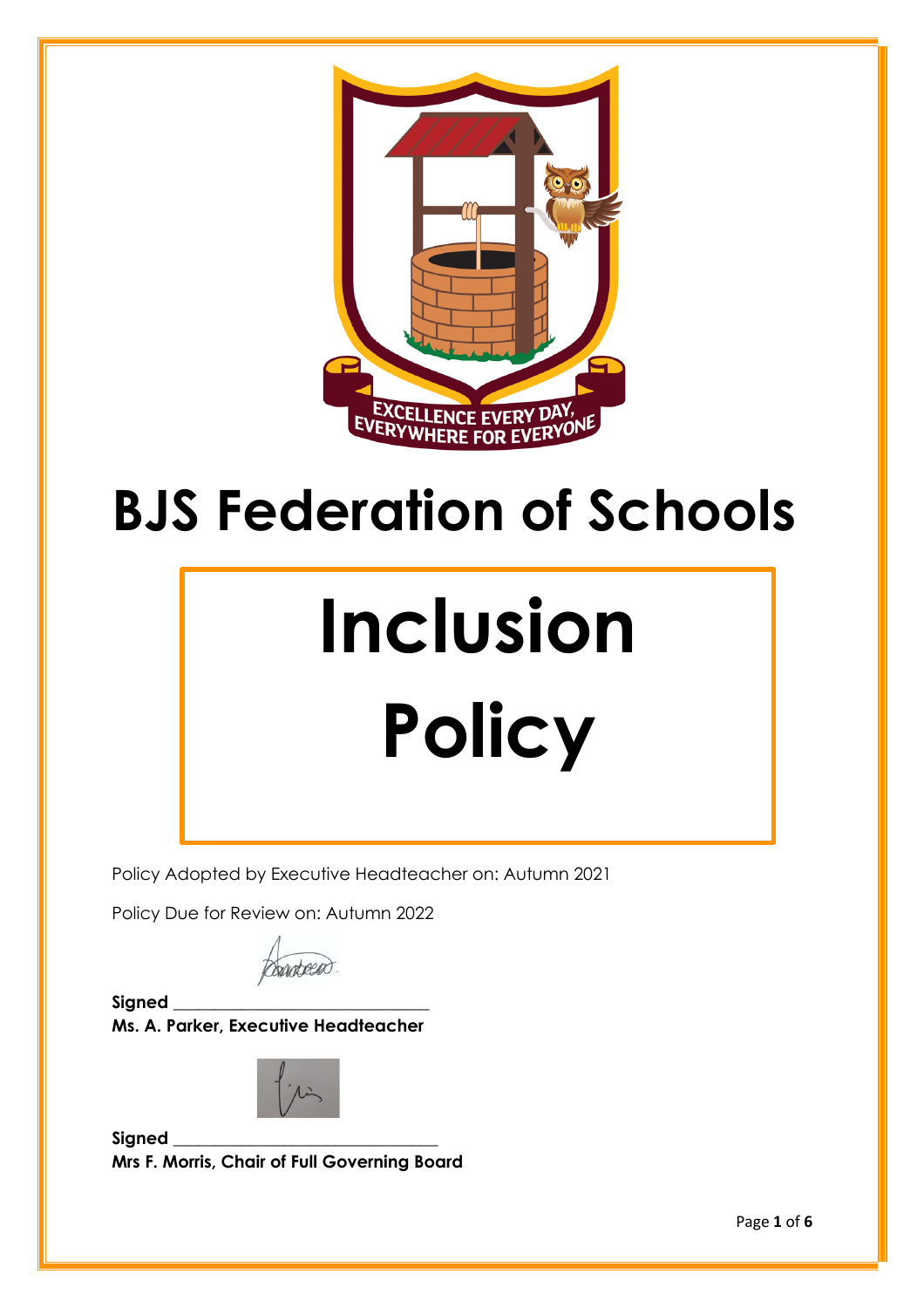# **1. Introduction**

1.1 The BJS Federation of Schools values the individuality of all children. We are committed to giving all of our children every opportunity to achieve the highest of standards. We do this by taking account of pupils' varied life experiences and needs. We offer a broad and balanced curriculum and have high expectations for all children. The achievements, attitudes and well-being of all our children matter. This policy helps to ensure that the school promotes the individuality of our children, irrespective of ethnicity, attainment, age, disability, gender or background.

# **2. Aims**

2.1 The BJS Federation of Schools aims to be an inclusive Federation. We actively seek to remove the barriers to learning and participation that can hinder or exclude individual pupils or groups of pupils. This means that equality of opportunity must be a reality for all our children. We make this a reality through the attention that we pay to the different groups of children within the school:

- Pupils from minority ethnicities, faiths, travellers, asylum seekers, refugees;
- Pupils who need support to learn English as an additional language;
- Pupils with Special Educational Needs and or Disability (SEND);
- Boys and girls:
- Able and Talented Pupils;
- Pupils entitled to Pupil Premium;
- Pupils entitled to Free school meals;
- Pupils with poor attendance;
- Pupils who are at risk of disaffection or exclusion; pupils from families under stress;
- Pupils with emotional and behavioural difficulties;
- Pupils under the care of Social Services or pupils who may be in public care, or living with foster families;
- Pupils who are young carers;
- Pupils at risk of significant harm;

2.2 The National Curriculum is our starting point for planning a creative curriculum that meets the specific needs of individuals and groups of pupils. We meet these needs through:

- Setting suitable learning challenges;
- Responding to pupils' diverse needs;
- Overcoming potential barriers to learning and assessment for individuals and groups of pupils;
- Providing other curricular opportunities outside of the National Curriculum to meet the needs of individuals or groups of pupils. This includes speech and language therapy and mobility exercises for our pupils with physical needs.
- Developing and deploying our resources to best reflect the various levels of need experienced by pupils;
- Sharing any concerns, we may have regarding a pupil with their parents or carers and then seeking to work together with them, for the good of the pupil;
- Liaising closely with professionals from other Children's Services or Health agencies involved in the care and support of pupils;
- Providing teaching and non-teaching staff with the support and training they need in order that their work promotes the best outcomes for each pupil;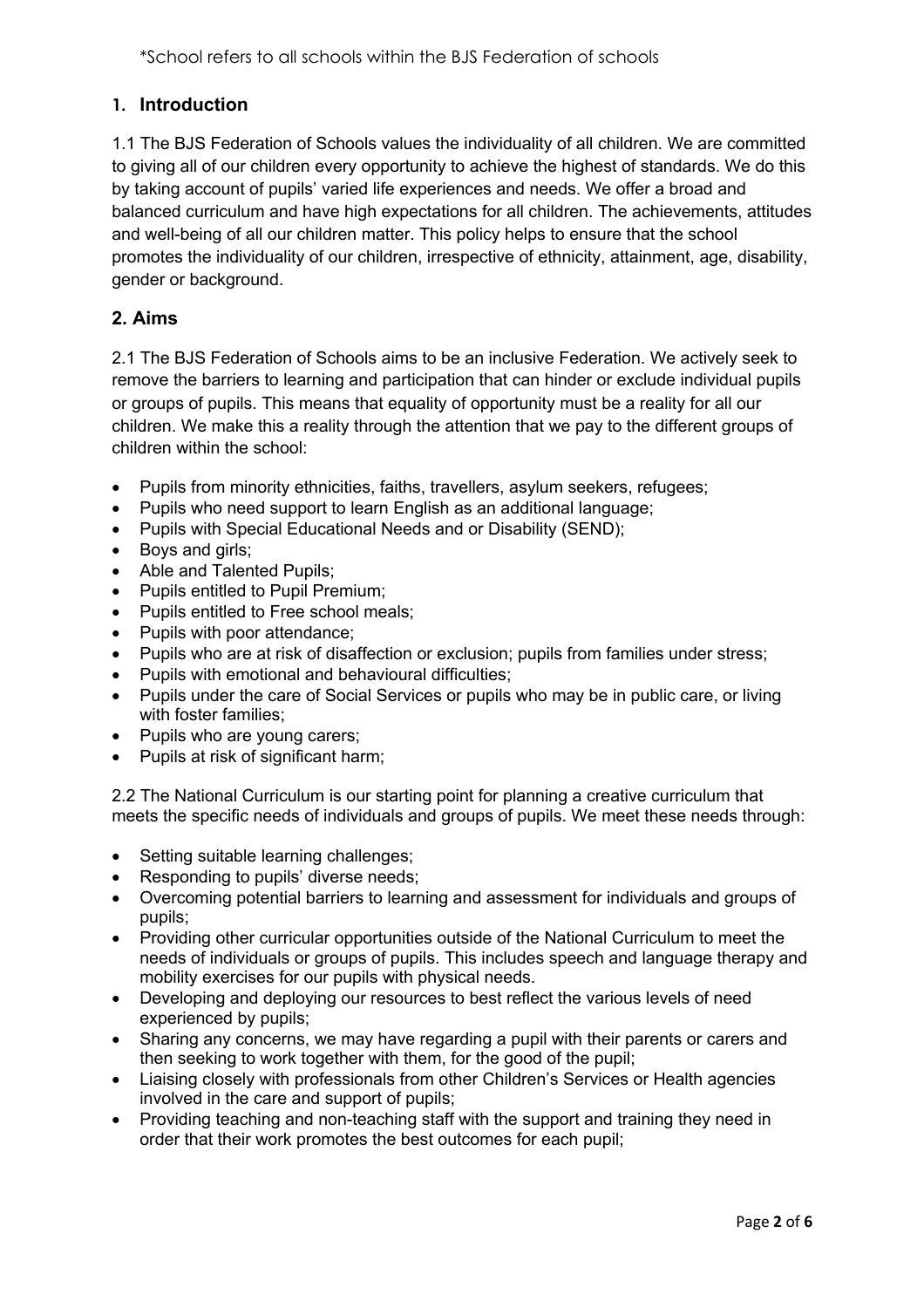# **3. Promoting and Supporting Inclusion**

3.1 We achieve educational inclusion by continually reviewing what we do, through asking ourselves these questions:

- Do all our pupils achieve their best?
- Are there differences in the achievement of different groups of pupils?
- What are we doing for those pupils who we know are not achieving their best?
- Are our actions effective?
- Are we successful in promoting racial harmony and preparing our pupils to live in a diverse society?
- Are we making sure that our pupils are aware of their rights?

3.2 E.g. the Convention on the Rights of the Child states that under Article **23: Children with disabilities –** Children who have any kind of disability have the right to special care and support, as well as all the rights in the Convention, so that they can live full and independent lives.

**3.3 Article 29: Goals of Education –** Children's education should develop each child's personality, talents and abilities to the fullest. It should encourage children to respect others human rights and their own and other cultures.

**3.4 Article 30: Children of minorities/indigenous groups –** Minority or indigenous children have the right to learn about and practice their own culture, language and religion. The right to practice one's own culture, language and religion applies to everyone.

## **4. Senior Leadership Team and our Governing Board:**

- The responsibility for making The BJS Federation of Schools a truly inclusive Federation lies with the Executive Headteacher, Head of School, Senior Leaders and the Governing Board.
- The Federation has a Curriculum Map which is used by the class teachers to plan appropriate and differentiated activities for all pupils. This would include staff ensuring appropriate cross-curricular links are made and developing learning to match individual needs.
- The Executive Headteacher, Head of School, Senior Leaders and the Governing Board also ensure that the principles of Inclusion are applied to all activities which pupils engage in at school or on Educational Visits; this includes the variety of Extended Day activities that are offered lunchtime and after school as part of the after school club provision.
- All members of the school community are expected to adopt behaviours which support the school's inclusive ethos.

## **5. Assistant Head for Inclusion and the Inclusion Team**

- The school has an Assistant Headteacher for Inclusion who is a member of the Senior Leadership Team. The Assistant Headteacher for Inclusion takes the leading role in coordinating the support and provision for all the different groups, particularly the more vulnerable pupils and families.
- The Assistant Headteacher for Inclusion with the Executive Headteacher, the Head of School and other senior leaders plan, advise, monitor and evaluate for the development of an inclusive practice and provision across the school.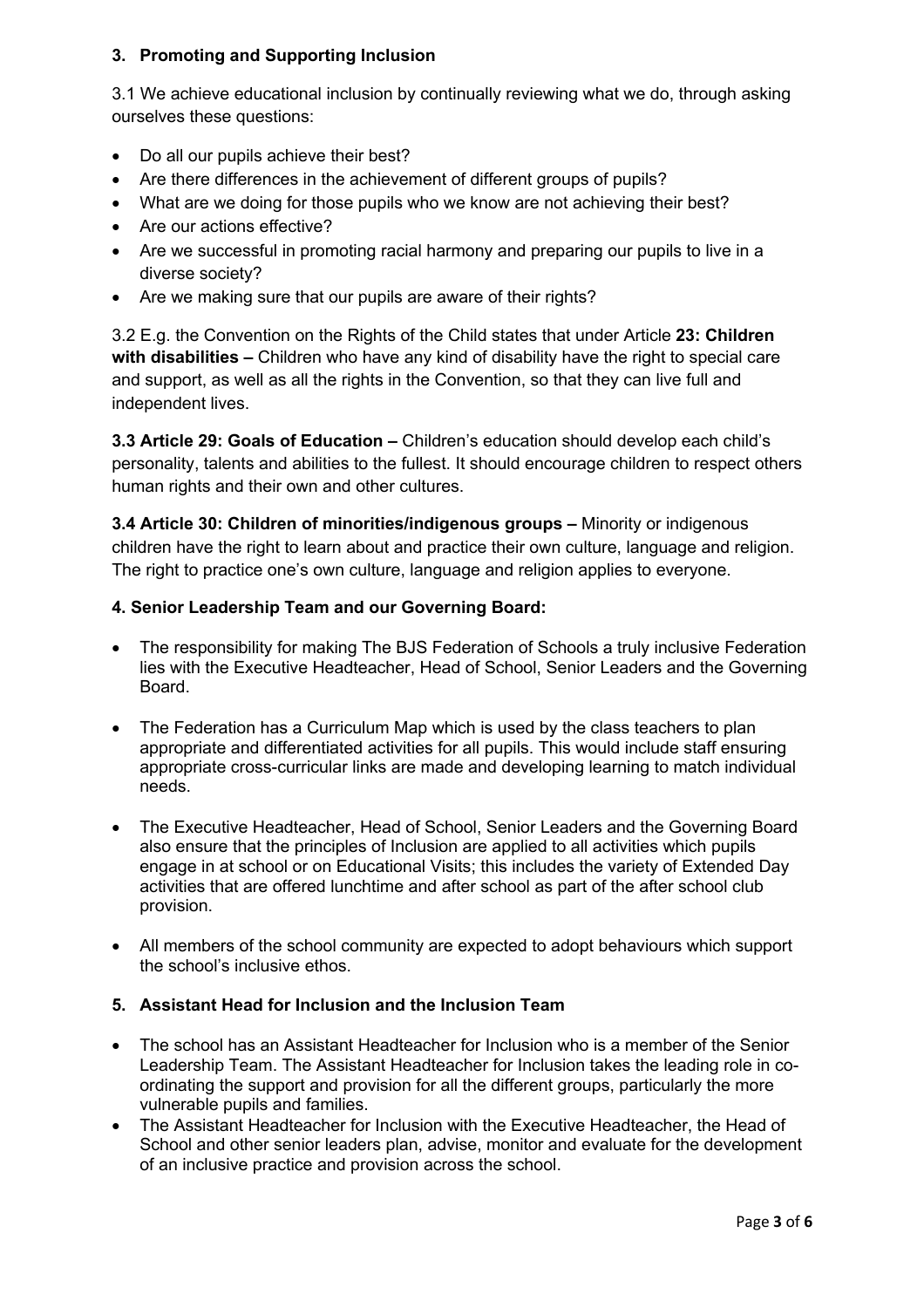• The Inclusion Team is led by the Assistant Headteacher for Inclusion and consists of the Special Needs Co-ordinator (SENCo), the Family Link Worker, the Learning Mentors and the Teaching Assistants. Regular meetings are held to assess the impact and effectiveness of the interventions for all the different groups within the school.

# **6. Class Teachers**

- Teachers have overall responsibility for the planning and delivery of lessons to their class. Teachers seek to provide pupils with learning opportunities which will allow all the pupils to access the subject taught, encounter appropriate challenge and promote progress. This differentiation is evidenced in their lesson plans though individual pupils may have targets particular to their own specific needs in certain areas or aspects of the curriculum. Parents/carers are informed by their child's class teacher of any additional or different provision being made for their child.
- Teachers take the lead role in monitoring the attainment, learning, behaviour and wellbeing of pupils in their class. This information is recorded and pupils' achievement and needs are discussed with the Head of School, the Assistant Headteacher for Inclusion and other relevant Senior Leaders in our termly Pupil Progress Meetings.
- Class teachers have a pivotal role to play in achieving positive and supportive relationships with and between pupils. Class teachers are central to successful liaison with parents/carers and colleagues.

# **7. Teaching Assistants**

- Teaching Assistants (TAs) work with individual or groups of pupils during lessons and break or lunch times to support pupils' learning and promote their well- being. The work of a TA is always directed by the teacher.
- The Assistant Headteacher for Inclusion as their line manager has the duty to identify and organise training for the support staff. This training may also come from an outside specialist, for example - a Speech and Language Therapist.
- To address very specific needs, pupils may be withdrawn for short periods during class times to work individually or in a small group when the need is common to all. These interventions are planned and monitored by the class teachers. The impact of the interventions is evaluated by the Assistant Headteacher for Inclusion in liaison with the class teachers and other senior leaders.

## **8. Children with disabilities**

8.1 Some children in our Federation have disabilities. We are committed to meeting the needs of these children, as we are to meeting the needs of all groups of children within our school. The school fully meets the requirements of the amended Disability Discrimination Act that came into effect in September 2002. All reasonable steps are taken to ensure that these children are not placed at a substantial disadvantage compared with non-disabled children.

8.2 The Federation is committed to providing an environment that allows disabled children full access to all areas of learning. All our classroom entrances are wide enough for wheelchair access, and the designated points of entry for our school also allow wheelchair access. We have adapted desks with writing slopes and specialist chairs for pupils with physical needs.

8.3 Teachers modify teaching and learning expectations as appropriate for children with disabilities. For example, they may give additional time to complete certain activities, or they may modify teaching materials. In their planning, teachers ensure that they give children with disabilities the opportunity to develop skills in practical aspects of the curriculum.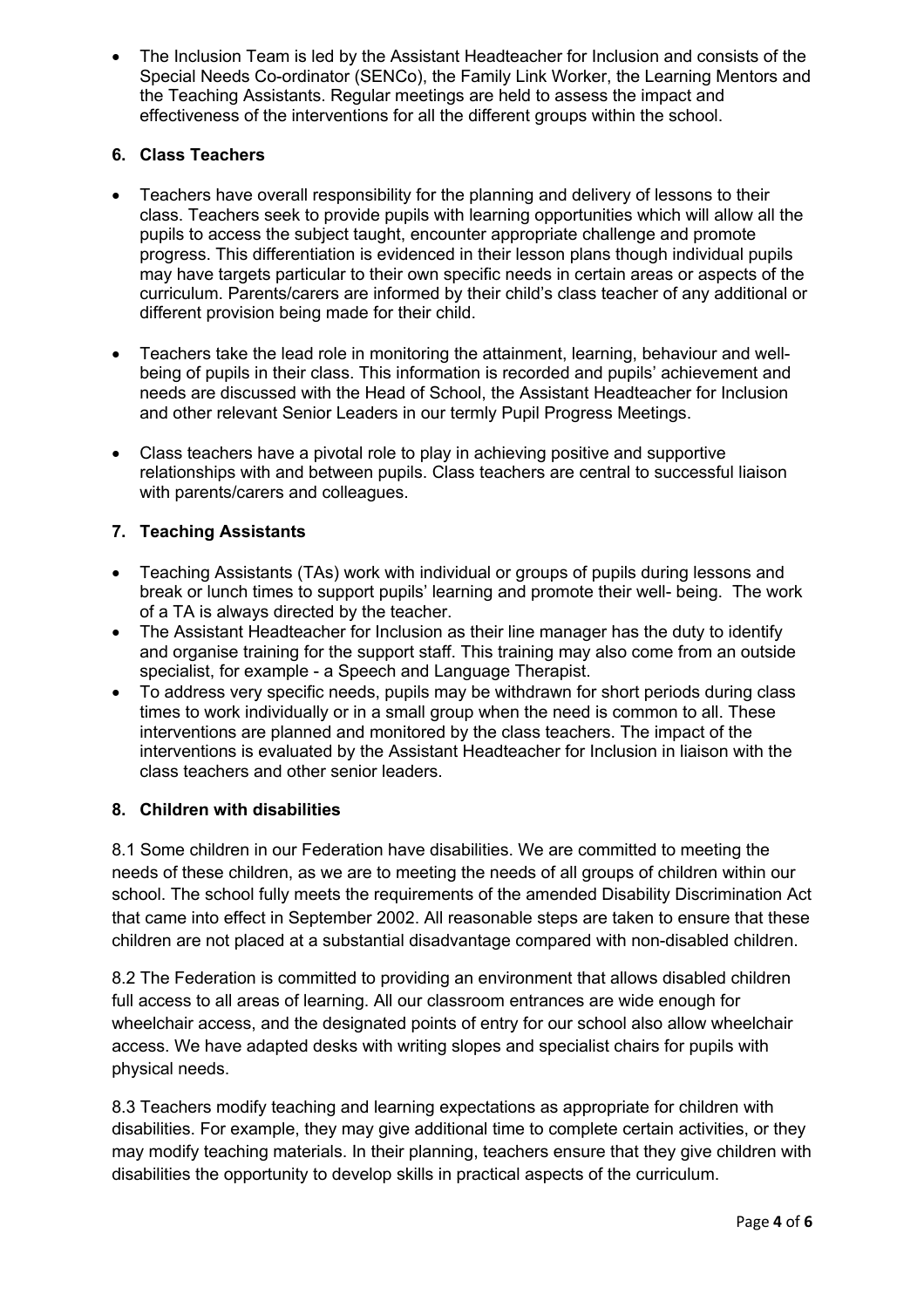# **9. Disapplication and Modification**

9.1 The Federation can, where necessary, modify or dis-apply the National Curriculum and its assessment arrangements. Our Federation policy is to do this only in exceptional circumstances. The Federation makes an effort to meet the learning needs of all its pupils, without recourse to disapplication or modification. We achieve this through greater differentiation of the child's work or through the provision of additional learning resources. When necessary, we also support learning through appropriate external specialists. In such case, teachers work closely with these specialists to support the child.

9.2 In exceptional circumstances, we may decide that modification or disapplication is the correct procedure to follow. We would only do this after detailed consultation with the parents and the Local Authority.

9.3 Should we go ahead with the modification or disapplication we would do so through:

- Section 364 of the Education Act 1996. This allows modification or disapplication of the National Curriculum, or elements of it, through an Education and Health Care plan (EHC plan);
- Section 365 of the Education Act 1996. This allows the temporary modification or disapplication the National Curriculum, or elements of it

## **10. Inclusion and Racism**

10.1The diversity of our pupils is addressed through our creative curriculum, which is based on the National Curriculum. All racist incidents are recorded on the 'Serious Incident Record' and reported to the Governing Board by the Head of School. The schools in the Federation would contact parents of carers of those pupils involved in the racist incidents.

## **11. Staff Development and Training**

11.1 The Federation runs a comprehensive staff training programme. Also, staff will attend off-site training as appropriate.

## **12. Summary**

12.1 In our Federation, we value each child as a unique individual. We will strive to meet the needs of all our children and seek to ensure that we meet all statutory requirements related to matters of inclusion.

## **13. Monitoring and Review**

 $\triangleright$  The Executive Headteacher, the Head of School and the Assistant Headteacher for Inclusion will monitor the effectiveness of this policy on a regular basis. The Executive Headteacher, The Head of School and Assistant Headteacher for Inclusion will report to the governing board on the effectiveness of the policy at least annually and, if necessary, will make recommendations for further improvements.